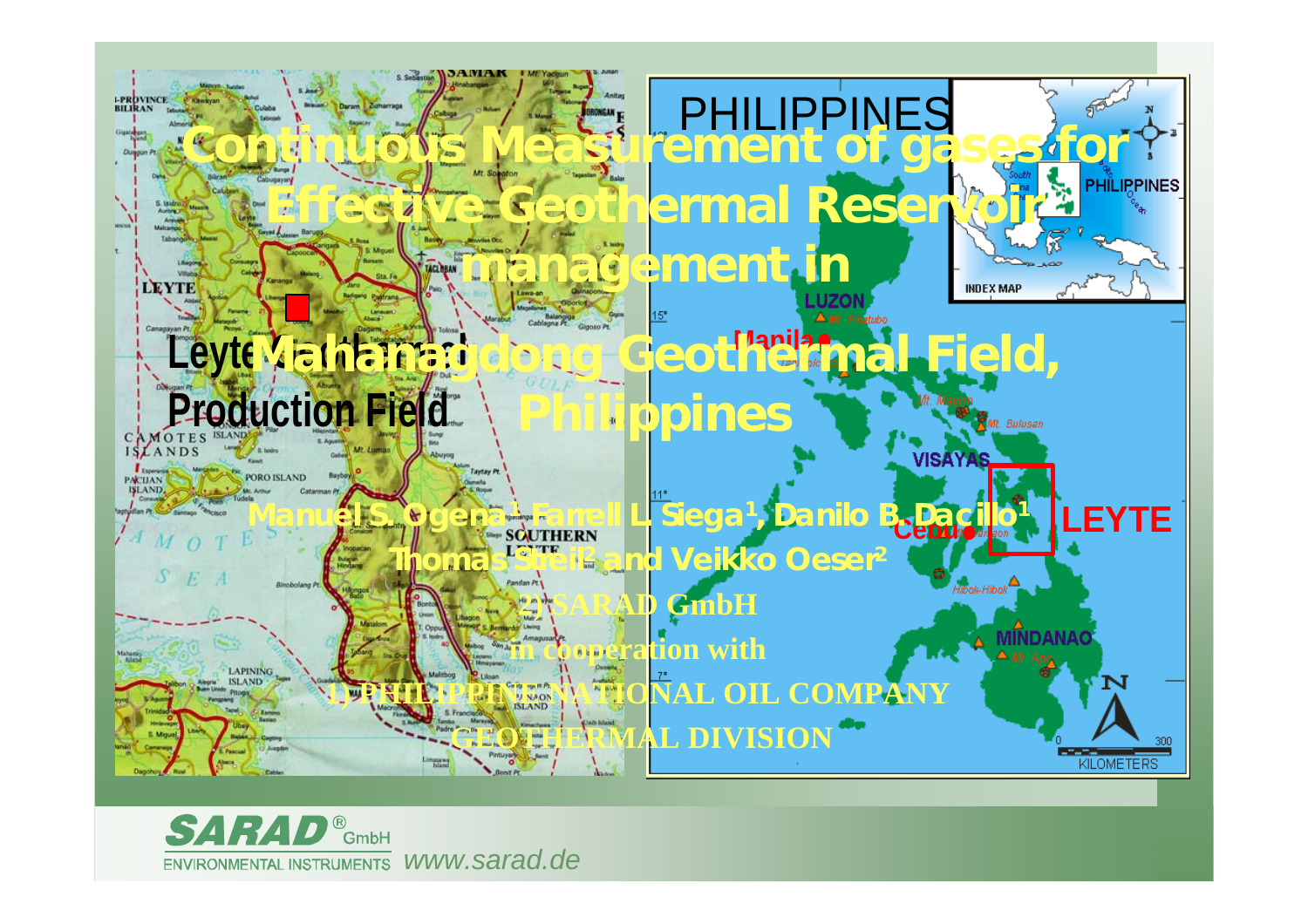**A MEDAS has been installed in four production wells in the Manual production sector of the Leyte Geothermal Production Field located in the island of Leyte, central Philippines. This field is chosen because: 1) it is the largest geothermal field in the Philippines with five separate power plants with total installed capacity of about 700 MW, and 2) the area is bisected by the Philippine Fault, a major leftlateral transcurrent fault similar to the San Andreas fault.** 

**The System is installed in the "Greater Tongonan Geothermal field " in Leyte on the MG5 pad with the bore holes MG 18 D ( high gas MG19D ( Calcit in flow ) ( CAN 12 ) MG 23D ( cold water in flow) ( CAN 13 )**

## **MG32D ( high gas ) ^ ( CAN 15 )**

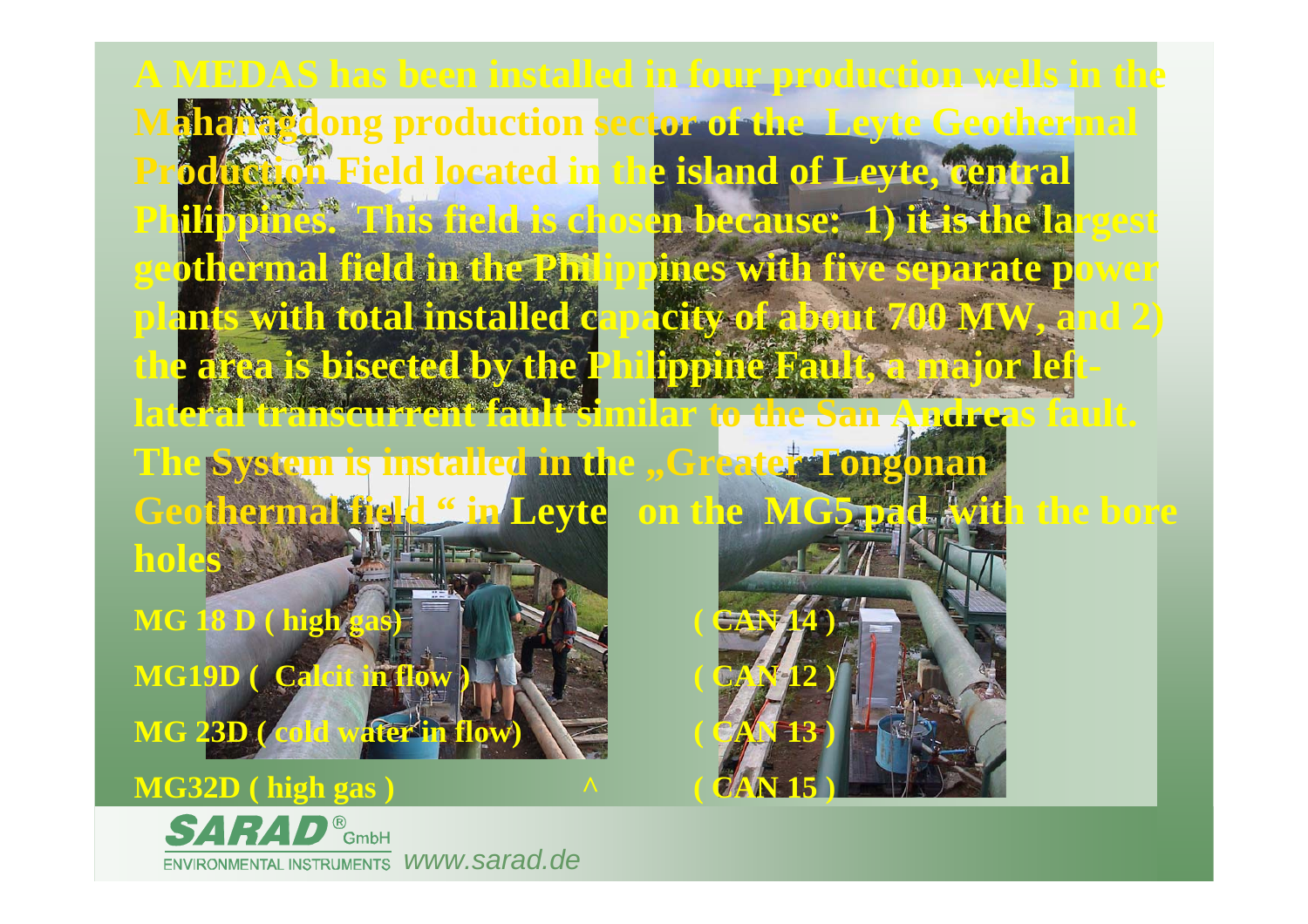



Parameters monitored in each substation.

|             | <b>PARAMETERS</b>            |
|-------------|------------------------------|
| IGAS Stream | Radon                        |
|             | CO <sub>2</sub>              |
|             | Gas Flow                     |
|             | Gas Temperature              |
|             | <b>Gas Relative Humidity</b> |
| WATER       | pН                           |
| Stream      | Chloride                     |
|             | <b>Redox Potential</b>       |
|             | Conductivity                 |
|             | Water Temperature            |



Schematics of remote data acquisition for the MEDAS

**SARAD®** GmbH *www.sarad.de*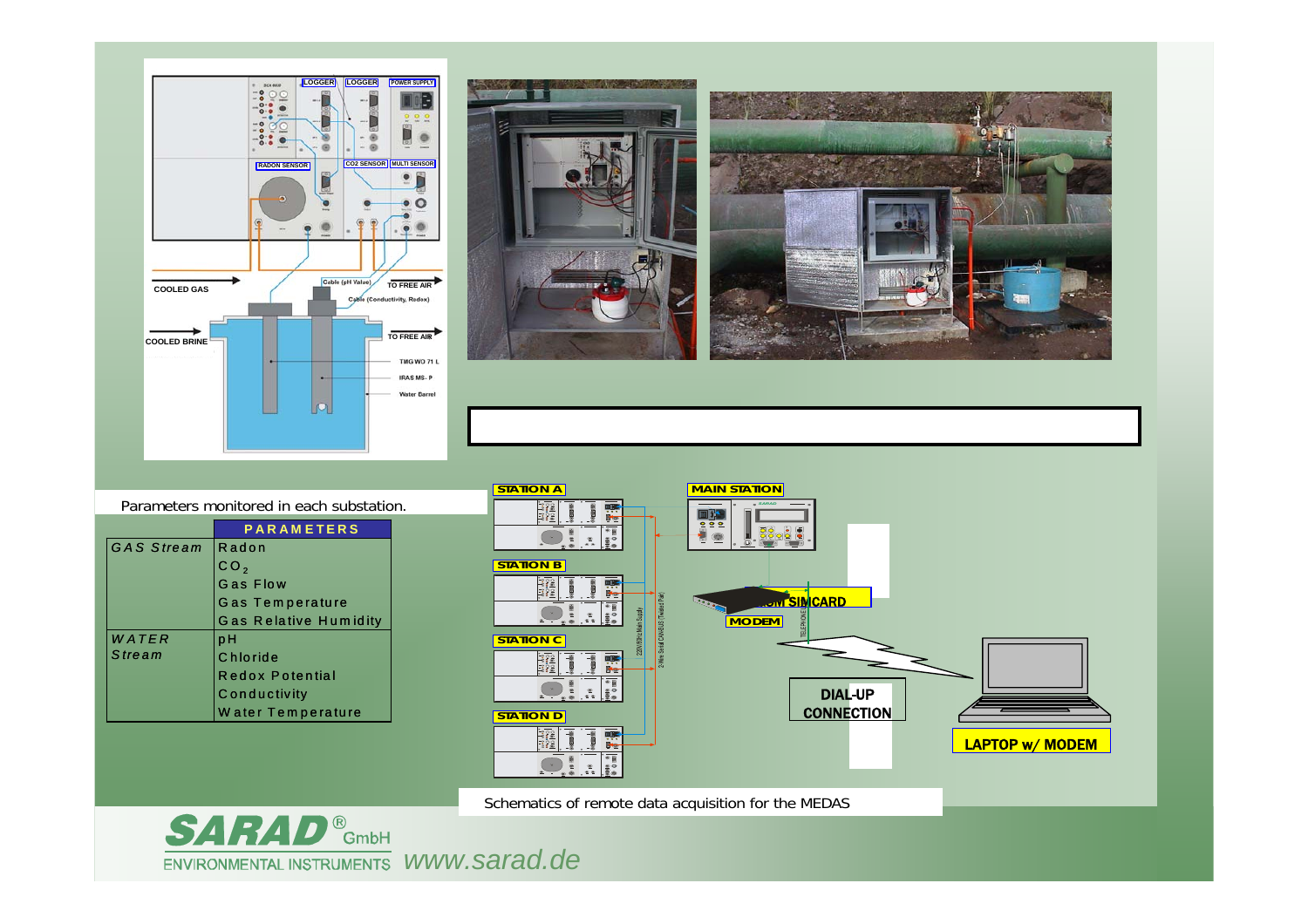

**B**<br>GmbH *www.sarad.de* **ENVIRONMENTAL INSTRUMENTS**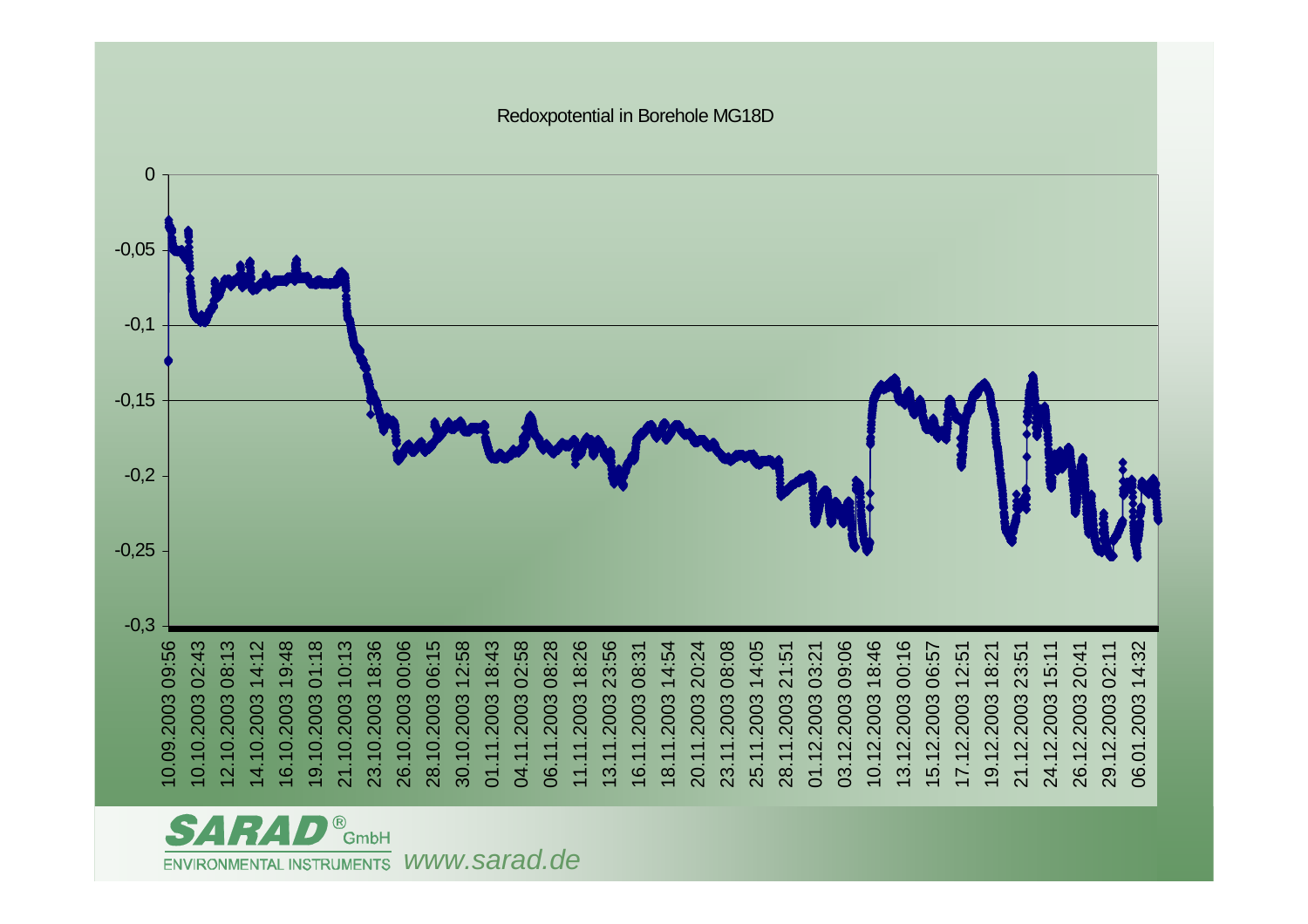

**Redox potential in MG 23 cold water in flow**

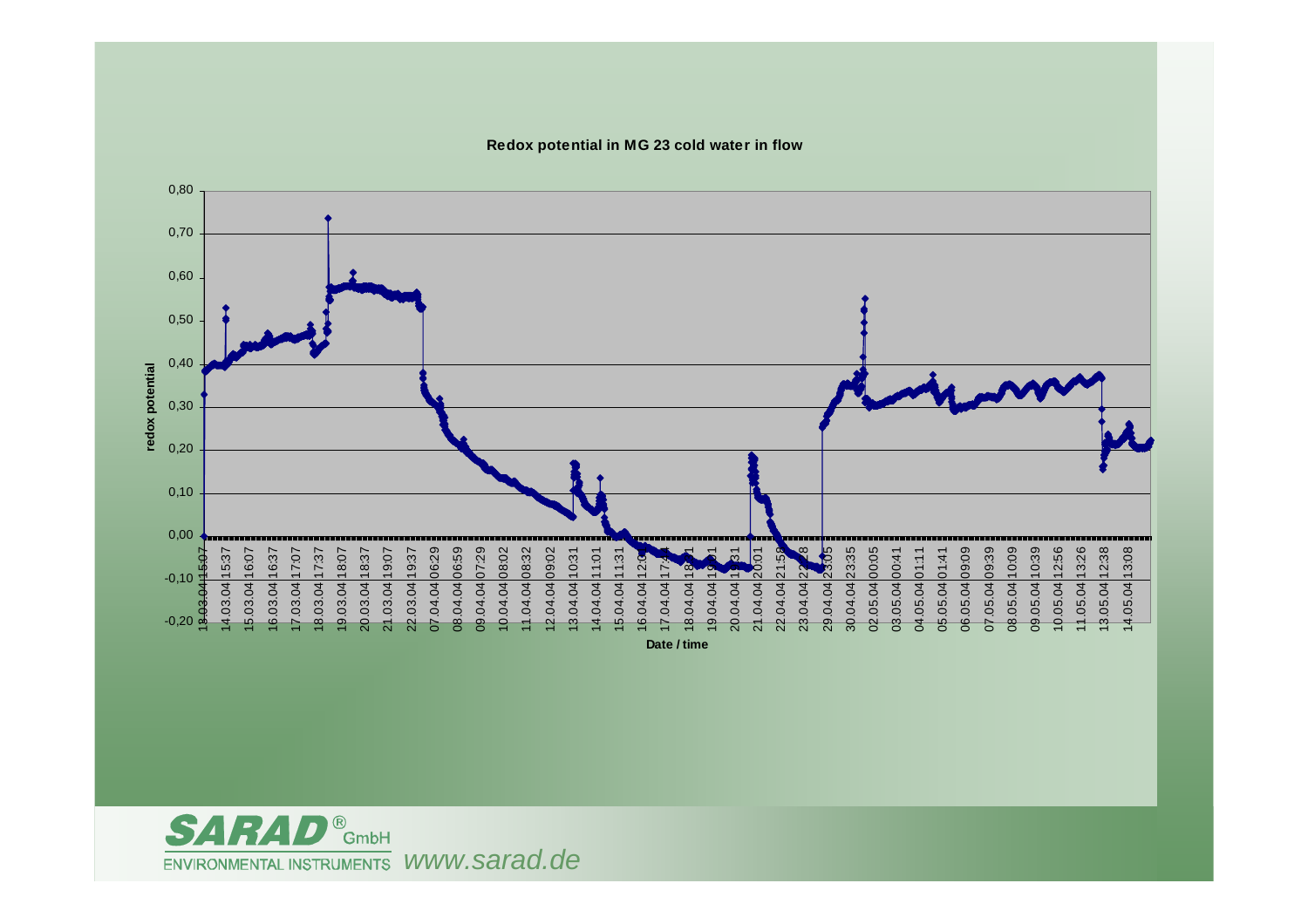

<sup>8</sup><br>GmbH SA R  $\overline{\phantom{a}}$ *www.sarad.de*